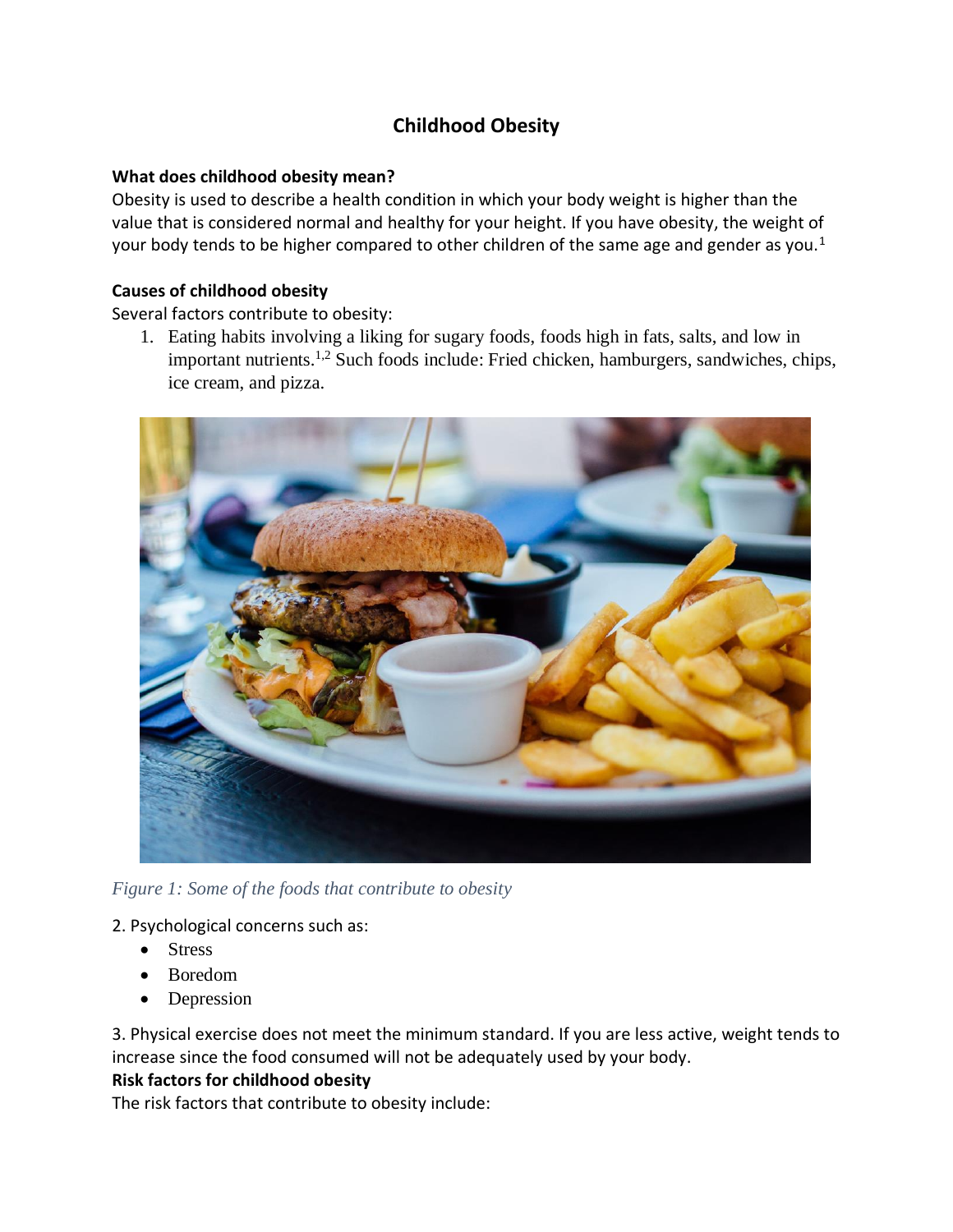- **Genetics**: Obesity may run through a family, and if one or both of your parents, siblings or relatives have obesity, you are most likely to suffer from the condition.<sup>2</sup>
- Lifestyle: It includes how you eat and exercise. Increased physical exercise and healthy eating habits such as avoiding hamburgers will reduce the risk for obesity.
- **Sleep problems**: Having too much sleep or little sleep will affect your appetite. You may tend to eat foods that have components which contribute to obesity.

## **Management of obesity**

- 1. Healthy eating habits.<sup>3</sup> You should try foods such as:
- Vegetables and fresh fruits
- Lean protein foods (fish and chicken)
- Reduced fat-products including low-fat yogurt, cheese, and skim milk
- Whole grains such as wheat and rice



*Figure 2: Healthy foods*

2. Lifestyle changes: Increase your level of physical exercise.<sup>4</sup> Some of the helpful workouts would include jogging around your house or playing hopscotch. You need to limit on computer games and watching television.

3. It is also important to visit your doctor regularly for check-up and monitoring of how the condition is progressing.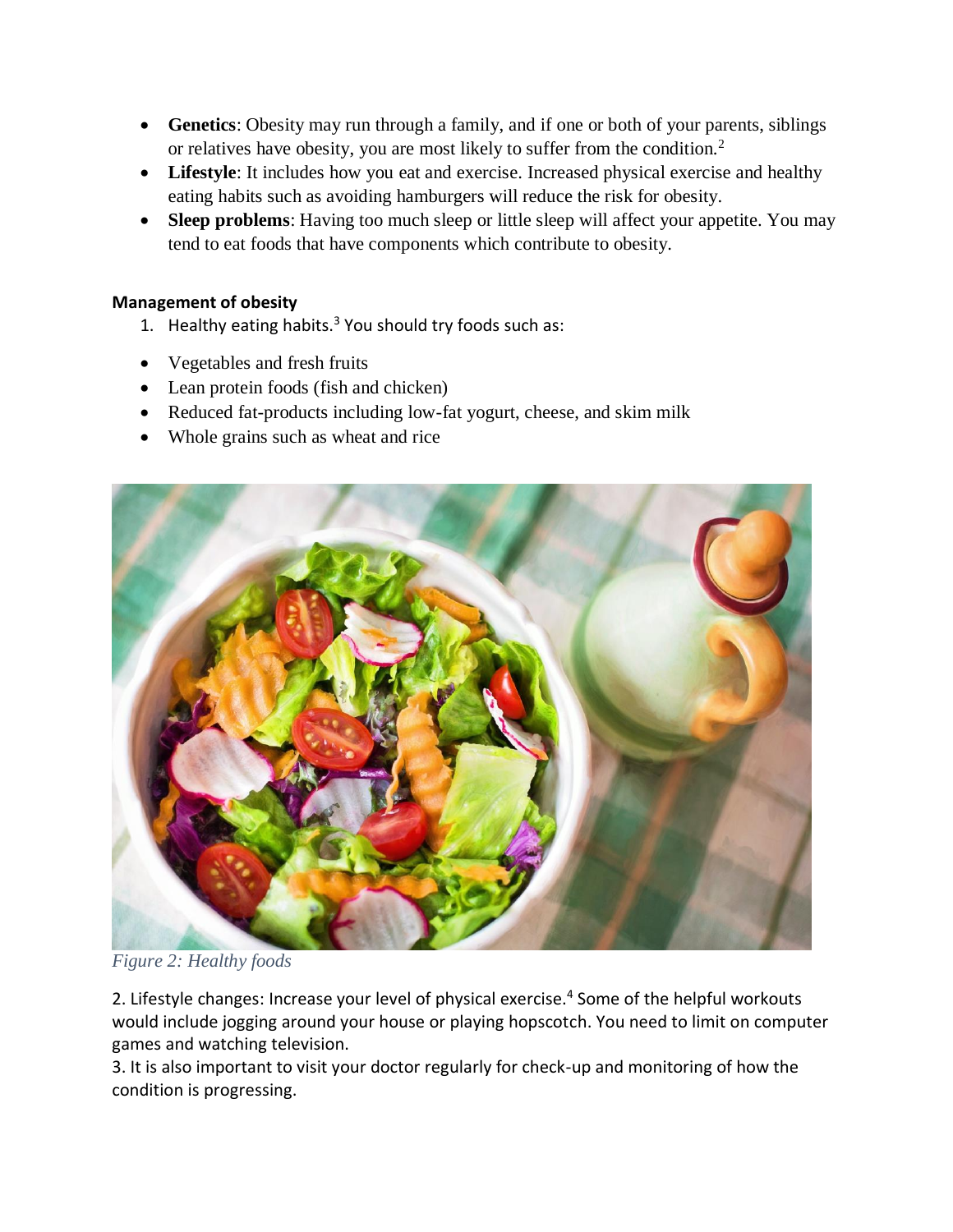Other important steps you can consider to help with managing your condition include:

- Not skipping meals: If possible stick to the meal plan provided to you.
- Develop a self-reward system: When you achieve any of the positive behaviors, such as exercising, you may want to give yourself a treat to motivate yourself. This could be a simple thing such as taking a hot shower on that day.
- Seek social support: You can enroll to some of the beneficial programs where you can get support in form of diet and advise concerning your condition.



*Figure 3: Some of the solutions to obesity*